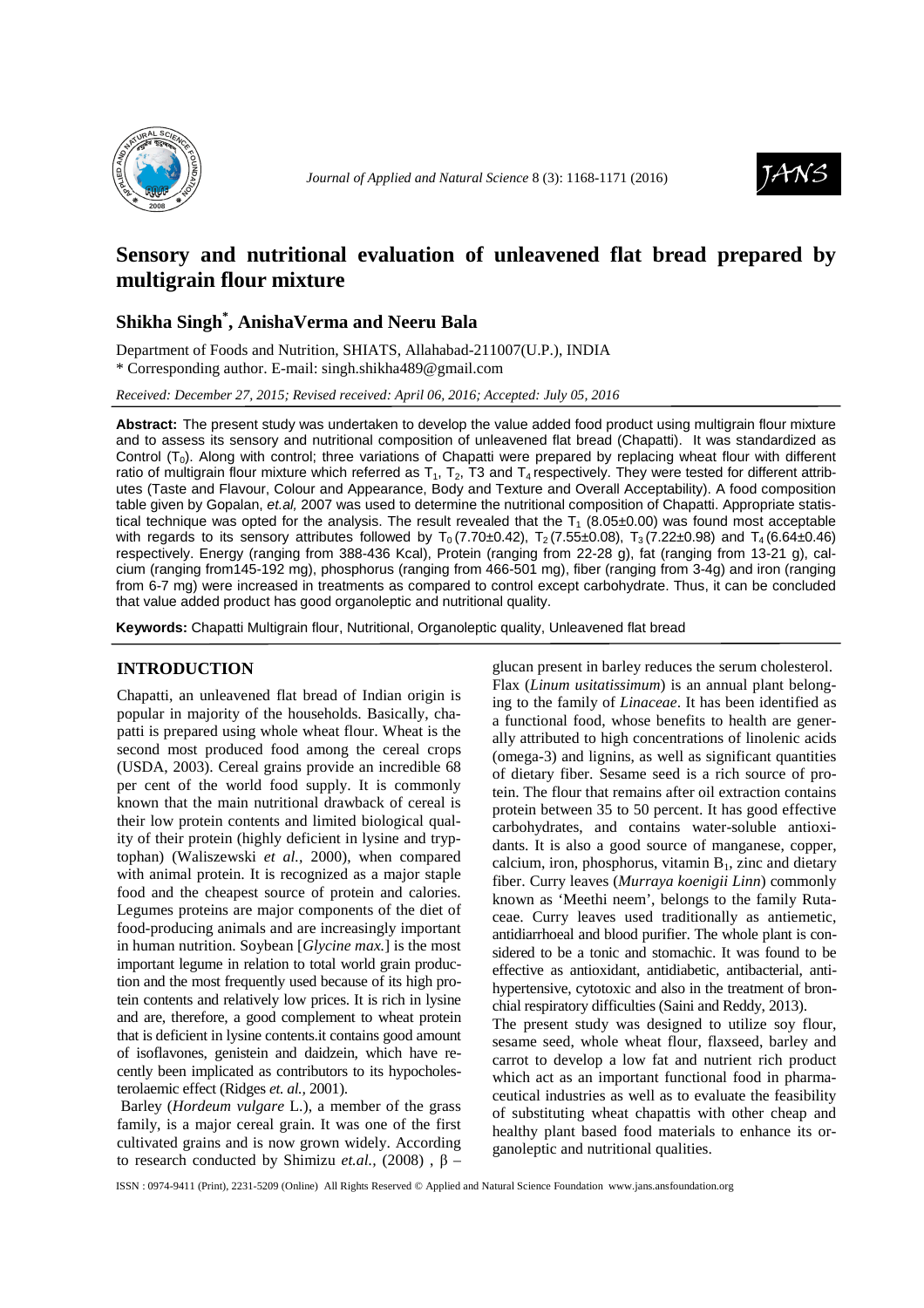#### **MATERIALS AND METHODS**

**Experimental Sites:** The present investigation was carried out in the Nutrition Research Laboratory of the Department of Foods and Nutrition, Ethelind School of Home Science, Sam Higginbottom Institute of Agriculture, Technology and Sciences (Deemed to be University), (Formerly Allahabad Agricultural Institute) Allahabad, U.P.

**Procurement of Raw Materials**: Basic ingredients for preparation were purchased from the local market of Allahabad.

**Development of Food Product:** Nutritious healthy Chapatti was developed by using wheat flour, Soy flour, Flaxseed, Barley flour, gingelly seed and curry leaves powder. The basic recipes were standardized and served as control  $(T_0)$ . Along with the control  $T_{0}$ , on the basis of acceptability wheat flour was replaced by other flour mixture and was referred as  $T_1$ ,  $T_2$ ,  $T_3$ ,  $T_4$  respectively.

**Treatments and Replications of Developed Food Product:** T<sub>0</sub>: 100 percent Wheat flour

 $T_1$ : 40 percent Wheat flour + 30 percent Soybean flour + 5 percent Flaxseed flour + 10 percent Barley flour + 10 percent Gingelly seed powder+5 percent Curry leaves

 $T_2$ : 30 percent Wheat flour + 35 percent Soybean flour + 10 percent Flaxseed flour + 10 percent Barley flour+ 10 percent Gingelly seed powder+5 percent Curry leaves

 $T_3$ : 20 percent Wheat flour + 40 percent Soybean flour + 15 percent Flaxseed flour+ 10 percent Barley flour+ 10 percent Gingelly seed powder +5 percent Curry leaves

 $T_4$ : 10 percent Wheat flour + 45 percent Soybean flour + 20 percent Flaxseed flour+ 10 percent Barley flour+ 10 percent Gingelly seed powder + 5 percent Curry leaves

**Organoleptic analysis of developed food product:**  Prepared product was served to panel of five experienced members. Panel members were rated the product with the help of nine points hedonic scale based score card (Srilakshmi, 2007).

**Determination of Nutritive Value of the Developed Food Product:** The nutritional composition of product was done by using food composition table given by Gopalan *et al*, (2007).

**Statistical Analysis** : The data obtained from sensory evaluation were statistically analysed by using analysis of variance technique (two way classification), critical difference test and t test (Banerjee, 2013).

## **RESULTS AND DISCUSSION**

The average sensory scores of various sensory attributes viz; colour & appearance, taste and flavour, body and texture and overall acceptability is presented in Fig. 1. Average sensory score of Chapatti in relation to Colour and Appearance had the highest in  $T_0$  $(8.5\pm0.27)$ , followed by T<sub>1</sub>(8.0 $\pm$  0.23), T<sub>2</sub>(7.5 $\pm$ 0.81),  $T_3$  (7.33±0.27),  $T_4$  (6.33±0.27) respectively. The calculated value of F (15.6) was higher than the table value of F (3.84) at 5% level of significance. This shows that there is significant difference between the colour and appearance of control and treatments indicating that the addition of different proportions of flaxseed and soybean affect the Colour and Appearance of the prepared product. The colour becomes darker and acceptability level decreases as the amount increases after a certain limit. The difference in the mean value of  $T_1$ ,  $T_0(0.5)$ ;  $T_2$ ,  $T_0(1.0)$ ;  $T_3$ ,  $T_0(1.17)$ ;  $T_4$ ,  $T_0(2.17)$ ;  $T_2$ ,  $T_1$ (0.5);  $T_3$ ,  $T_1$  (0.67);  $T_4$ ,  $T_1$  (1.67);  $T_4$ ,  $T_2$  (1.17) and  $T_4$ ,  $T<sub>3</sub>$  (1.0) was greater than CD (0.322) therefore the difference was significant. The difference in the mean value of  $T_2$ ,  $T_3$  (0.17) was less than CD, (0.336) there-

**Table. 1.** Average nutrients content in control and different treatments of Chapatti per 100gm*.* 

| <b>Nutrients</b>         | Con-<br><b>Treatments</b> |                |                |     |     |
|--------------------------|---------------------------|----------------|----------------|-----|-----|
|                          | trol<br>$T_{\rm a}$       | $\mathbf{T}_1$ | $\mathbf{T}_2$ | T,  | T4  |
| Moisture $(g)$           |                           | 11             | 10             | 9   | 8   |
| Energy(kcal)             | 341                       | 388            | 402            | 436 | 430 |
| Carbohydrate $(g)$       | 69                        | 46             | 40             | 37  | 32  |
| Protein $(g)$            | 12                        | 22             | 24             | 26  | 28  |
| $\text{Fat}(\mathbf{g})$ | 2                         | 13             | 15             | 18  | 21  |
| Fiber $(g)$              | 2                         | 3              | 3              | 3   | 4   |
| Calcium (mg)             | 48                        | 145            | 161            | 177 | 192 |
| Phosphorus (mg)          | 355                       | 449            | 466            | 484 | 501 |
| $\Gamma$ Iron $(mg)$     | 5                         | 6              | 6              |     |     |

| <b>Table 2.</b> Comparison of nutritional composition of control and best treatment $(T_1)$ of Chapatti. |  |  |
|----------------------------------------------------------------------------------------------------------|--|--|
|----------------------------------------------------------------------------------------------------------|--|--|

| <b>Nutrients</b>   | $T_0$ | $T_1$  | <b>Difference</b> | T            | T (Tabulated) | <b>Result</b> |
|--------------------|-------|--------|-------------------|--------------|---------------|---------------|
|                    |       |        | $(t_0-t_1=D)$     | (Calculated) | $t_{0.05, 2}$ |               |
| Moisture $(g)$     | 12.2  | 12.605 | $-0.405$          | 2.13         | 4.30          | <b>NS</b>     |
| Energy (Kcal)      | 341   | 387.8  | $-46.8$           | 19.05        | 4.30          | S             |
| Carbohydrate $(g)$ | 69.4  | 45.87  | 23.53             | 64.64        | 4.30          | S             |
| Protein $(g)$      | 12.1  | 22.1   | $-10$             | 16.44        | 4.30          | S             |
| $\text{Fat}(g)$    | 1.7   | 12.895 | $-11.195$         | 28.81        | 4.30          | S             |
| Calcium(mg)        | 48    | 145.25 | $-97.25$          | 78.57        | 4.30          | S             |
| Phosphorus (mg)    | 355   | 448.85 | $-93.85$          | 28.76        | 4.30          | S             |
| Iron(mg)           | 4.9   | 6.40   | $-1.5$            | 2.26         | 4.30          | <b>NS</b>     |

S-Significant, NS- Non Significant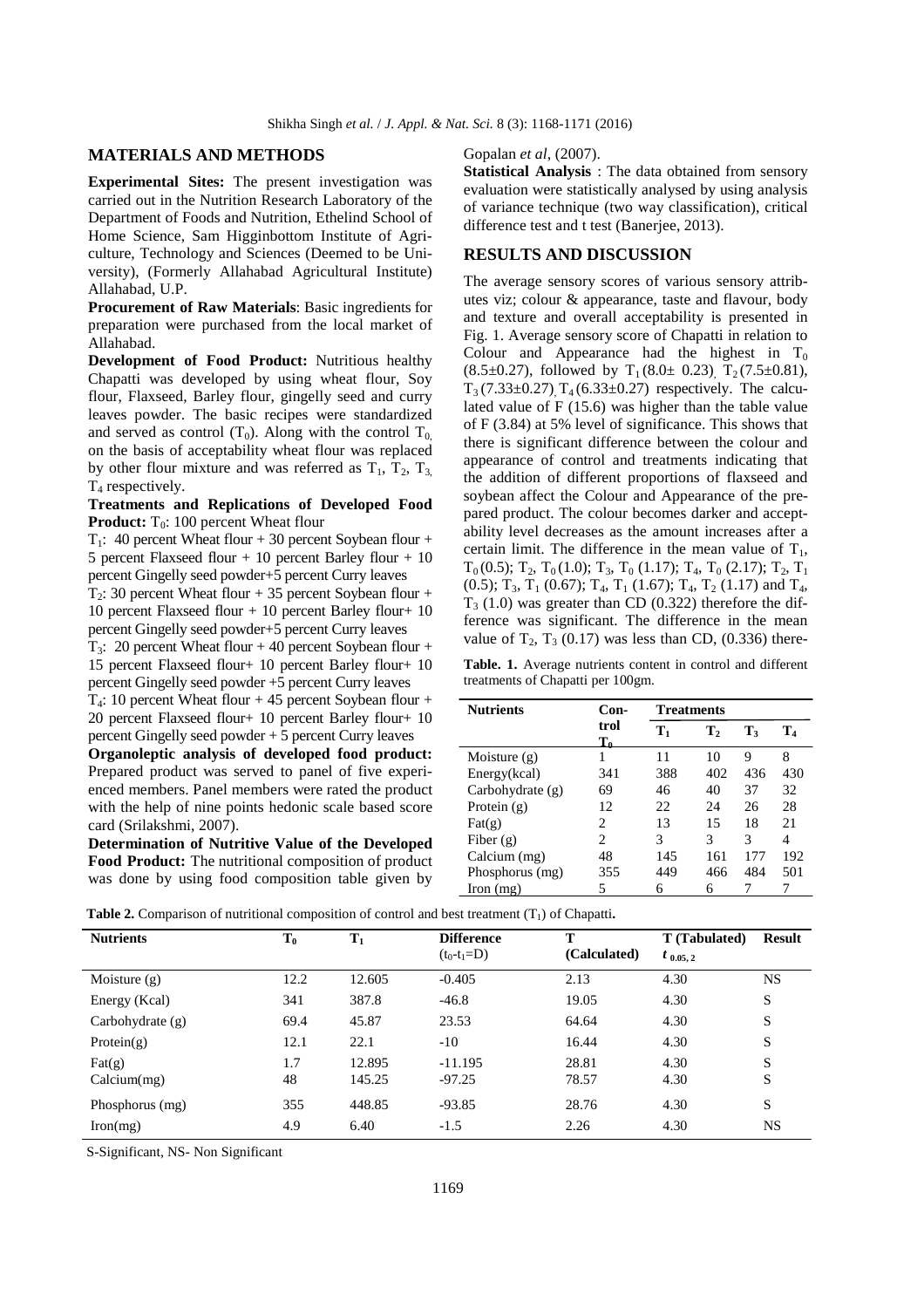

**Fig 1.** *Average Sensory Score of Different sensory attributes of Chapatti*

fore the difference was non-significant. The mean score for Body and Texture was highest in  $T_0$  $(8.3\pm0.99)$ , followed by T<sub>1</sub>(8.0 $\pm$ 0.81), T<sub>2</sub>(7.70 $\pm$ 0.23),  $T_3 (7.0 \pm 0.00)$   $T_4 (6.33 \pm 0.27)$  respectively. The calculated value of F (14.11) was higher than the table value F (3.84) at 5% probability level. This shows that there is significant difference between the Body and texture of control and treatments. The addition of different proportions of flaxseed and soybean affect the Body and Texture of the prepared products by diminishing cohesiveness and resilience, increasing the hardening thereby decreasing the acceptability level. The difference in the mean values of  $T_1$ ,  $T_0 (0.3)$ ;  $T_2$ ,  $T_0 (0.6)$ ;  $T_3$ ,  $T_0$  (1.3);  $T_4$ ,  $T_0$  (1.97);  $T_2$ ,  $T_1$  (0.3);  $T_3$ ,  $T_1$  (1.0);  $T_4$ ,  $T_1$  $(1.67)$ ; T<sub>3</sub>, T<sub>2</sub>  $(0.7)$ ; T<sub>4</sub>, T<sub>2</sub>  $(1.37)$ ; and T<sub>4</sub>, T<sub>3</sub>  $(0.67)$ was greater than CD (0.20), therefore the difference was significant. Similarly Sheikh *et.al.,* (2015**)** reported that the 10 % of soybean and 10 % of flaxseed (multi-mix gluten free flours) incorporation with in Chapattis obtained maximum score for various sensory attributes. The mean score for Taste and Flavour was highest in T<sub>1</sub> (8.16±0.40), followed T<sub>2</sub> (7.66±0.81), T<sub>3</sub>  $(7.33\pm0.27)$ , T<sub>0</sub> (6.0 $\pm$ 0.00), T<sub>4</sub> (5.5 $\pm$ 0.00) respectively. The calculated value of F (18.32) was higher than the table value F (3.84) at 5% level of significance. Addition of different proportions of flaxseed and soybean increased the Taste and Flavour of the prepared products but as flaxseed and soybean proportions is increased Taste and Flavour decreased and hence the treatments have significant influence against the CD value (0.65). The mean score for Overall acceptability was highest in  $T_1$  (8.05±0.00), followed  $T_2$  $(7.62\pm0.08)$ , T<sub>0</sub>  $(7.60\pm0.42)$ , T<sub>3</sub>  $(7.22\pm0.98)$  T<sub>4</sub>  $(6.05\pm0.46)$  respectively. Bhise and Kaur, (2013) studied the sensory properties of unleavened flat bread. Incorporation of 10% of texturized defatted sunflower, soybean and flaxseed was most acceptable. Khan, *et.al.,* (2009) founded that organoleptic characteristic of chapattis was altered by blending wheat flour with soy flour. There was a significant ( $p > 0.05$ ) difference

between treatments. The average nutrient content in treatments and control of Chapatti / 100 gm was shown in Table 1. It was clearly shown in the table that Energy(ranged from 388-436 Kcal), protein (ranged from 22-28 g), fat (ranged from 13-21 g), fiber (ranged from3-4g), Calcium (ranged from145-192mg), phosphorus (ranged from 466-501mg) and Iron (ranged from 6-7 mg) more in treatments as compared to control  $T_0$ . Carbohydrate content was found to be highest in T<sub>0</sub> (69 g) followed by T<sub>1</sub> (46 g) T<sub>2</sub> (40 g), T<sub>3</sub> (37), T<sub>4</sub> (32 g) respectively. Therefore it can be concluded that with increase in amount of flaxseed and soybean flour in Chapatti the percentage of nutrients are increased. According to Rathi and Mogra (2013) partial replacement of wheat flour with up to 30 percent of flaxseed flour had obtained good acceptance as well as considered as excellent source of linolenic acid and dietary fiber.

Table 2 shows the comparison of nutritional composition of control and best acceptable treatment  $(T_1)$  of *chapatti*. On applying the t test it was clearly shown in the table that there is a significant difference at 5% level of significance between the nutrients of control and treatment.

### **Conclusion**

The formulations made with up to 30 per cent soybean and 5 per cent flaxseed as partial replacement of wheat flour had good acceptance, and the product presented good acceptable scores. Energy, protein, fiber, calcium and iron are higher in multigrain unleavened bread in comparison to control. The study showed that with the increase in amount of multigrain flour mix in *chapatti,* the percentage of nutrients is increased significantly. Thus, the multigrain composite flour can be included in daily diet through its incorporation into wheat flour used for production of *chapattis*.

#### **REFERENCES**

- Banerjee, P.  $(2013)$ . Introduction to Biostatistics,  $4<sup>th</sup>$  Ed. S.Chand Company (P) Ltd., New Delhi, 51-85.
- Bhise, S. and Kaur A., (2013). Development of Functional Chapatti from Texturized Deoiled Cake of Sunflower, Soybean and Flaxseed. *Int. Journal of Engineering Research and Applications* , Vol. 3, Issue 5, pp.1581-1587
- Gopalan, C., Balasubramamian, C. S. and Sastri Rama, V. B. (2007). Nutritive Value of India Foods. IV<sup>th</sup> edition, printed by National Institute of Nutrition (NIN), ICAR .48-61.
- Khan, M.I., Anjum, F.M., Zahoor, T., Sarwar M.,and Wahab, S. (2009). Nutritional characterization of the wheat-soy unleavened flat bread by rat bioassay. *Sarhad J. Agric.* Vol.25, No.1.
- Rathi, P. and Mogra, R. (2013). Development and sensory evaluation of superior products with flaxseed. *Int J of Food and Nutritional Sci* .2(1):13-15.
- Ridges, L., Sunderland, R., Moerman, K., Meyer, B., Astheimer, L. and Howel, P. (2001). Cholesterol lowering benefits of soy and linseed enriched foods. *Asia Pacific J Clin Nutr.* 10(3): 204–211